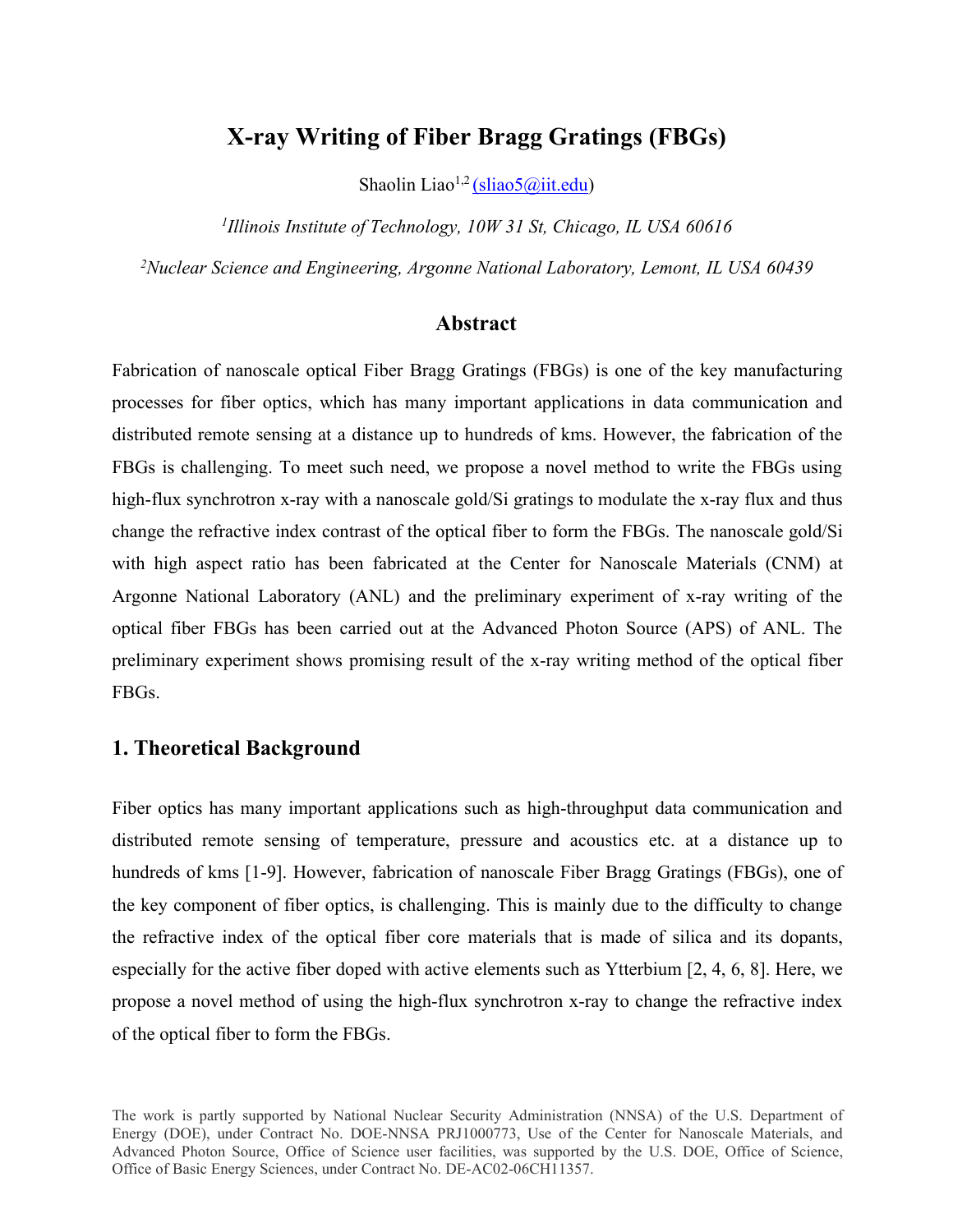It is well known that the pitch/period of the FBGs  $\Lambda$  is decided by the intrinsic vacuum wavelength of interest  $\lambda_0$  as follows,



Figure 1 A fabricated gold/Si gratings x-ray mask.

$$
\Lambda = \frac{\lambda_0}{2n_{\text{eff}}} = \frac{c_0}{2f n_{\text{eff}}},\tag{1}
$$

where  $n_{\text{eff}}$  is the effective refractive index of the fiber core;  $c_0$  velocity of light in vacuum; and

*f* is the frequency of the light.

From Eq. (1), the pitch/period  $\Lambda \approx 534.5$  nm for a typical refractive index  $n \approx 1.45$  and a vacuum wavelength of  $\lambda_0 = 1550$  nm.

Also, it is well known that high-energy x-ray photons change the Radiation-Induced Attenuation (RIA) or the imaginary part of the refractive index greatly [10]: As an example, after an x-ray pulse of a few tens of nanoseconds, RIA levels as high as 2000 dB km<sup>-1</sup> at 1550 nm (to be compared to 0.2 dB km-1 before irradiation) have been observed for Corning SMF28 fibers,

The work is partly supported by National Nuclear Security Administration (NNSA) of the U.S. Department of Energy (DOE), under Contract No. DOE-NNSA PRJ1000773, Use of the Center for Nanoscale Materials, and Advanced Photon Source, Office of Science user facilities, was supported by the U.S. DOE, Office of Science, Office of Basic Energy Sciences, under Contract No. DE-AC02-06CH11357.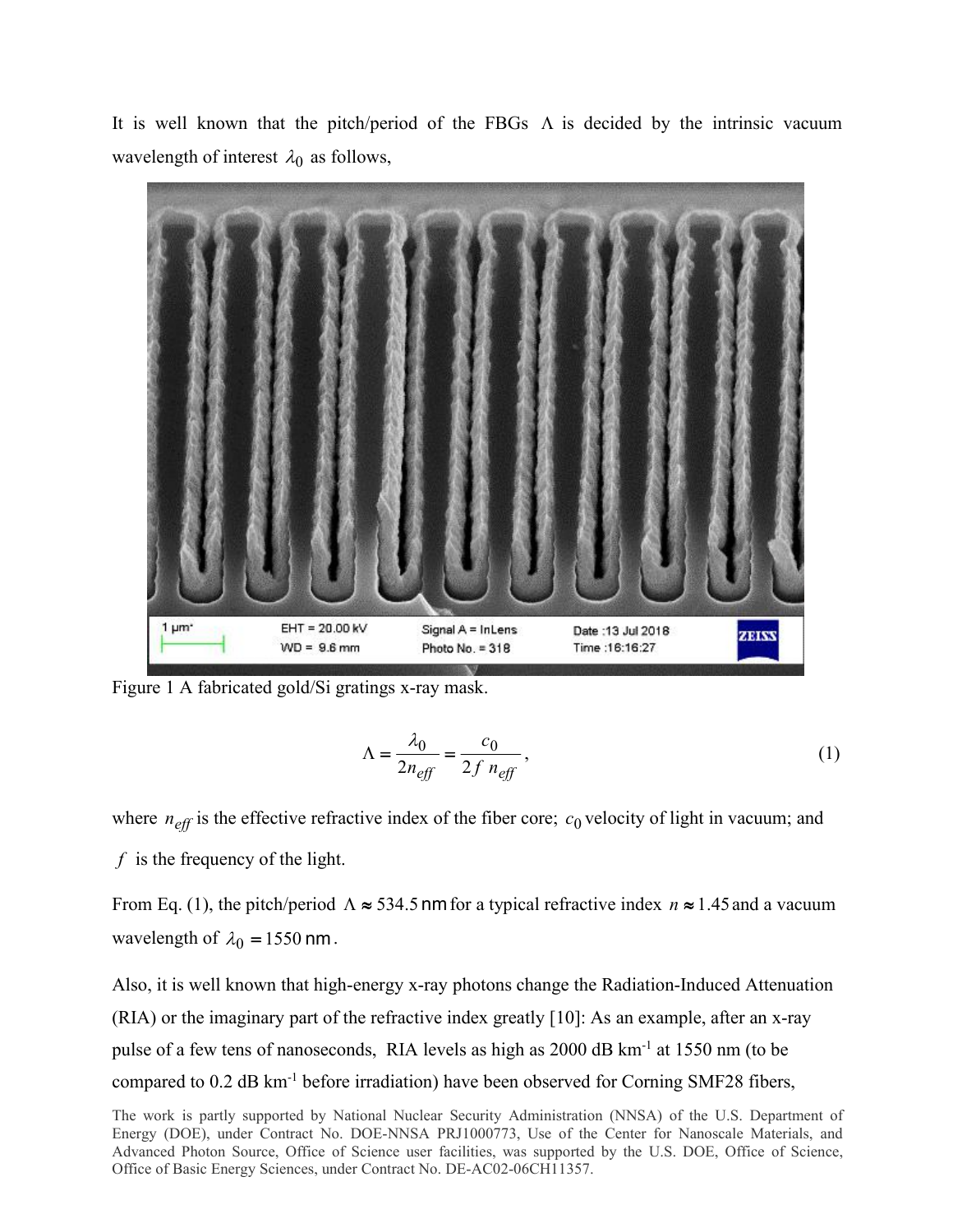meaning that 50% of the signal is absorbed in  $\sim$ 1.5 m. What's more, according to the Kramers-Kronig Relation [11], the real part of the refractive index  $n_r$ ' can be obtained from the imaginary part of the refractive index  $n_r$  as follows,

$$
[n_r'(\omega)]^2 = 1 + \frac{2}{\pi} P \int_0^{\infty} \frac{\omega' [n_r''(\omega')]^2}{(\omega')^2 - (\omega)^2} d\omega',
$$
 (2)

where *P* denotes the principal integration. From the Kramers-Kronig relation of Eq. (2), it is expected that the real part of the refractive index  $n_r$ ' will change if the RIA changes, which is closely related to the imaginary part of the efractive index  $n_r$ ".

### **2. X-ray Writing Gold/Si Gratings Mask**

To use x-ray to induce refractive index contrast on the optical fiber, an x-ray intensity mask made of gold (Au) on a Si substrate is required. From Eq. (1), the x-ray intensity grid mask consists of gold/Si grating of a period  $\Lambda \approx 534.5$  nm, which was done at the Center for Nanoscale Materials (CNM) of Argonne National Laboratory (ANL). To have high x-ray writing contrast of the optical fiber FBGs, high aspect ratio of the gold/Si gratings mask is required, which is very challenging [12]. To accomplish this, the gold/Si gratings mask fabrication involved e-beam lithography, deep reactive ion etching, atomic layer deposition, and Au electroplating. Fig. 1 shows the fabricated gold/Si gratings from which the high aspect ratio  $(>10)$ of the gratings can be seen.

#### **3. X-ray Writing of the Optical Fiber FBGs**

After the nanoscale x-ray intensity mask was fabricated at CNM of ANL, the fiber FBGs x-ray writing work was carried out at Sector 1 of the Advanced Photon Source (APS) at ANL. The setup of the x-ray writing of the optical fiber is shown in Fig. 2. During the x-ray writing of optical fiber FGBs, the x-ray beam  $(1\textrm{-}100 \textrm{ keV}, \geq 10^{12} \textrm{ photons/sec/mm}^2)$  is focused to a short optical fiber (Fig. 1a) beneath the mask grating (Fig.1b) which will create the x-ray exposure pattern to the optical fiber and modulate its refractive index to form the FBGs. Finally, a laser optics system was used to monitor the x-ray writing process in real time. It consists of a C-band

The work is partly supported by National Nuclear Security Administration (NNSA) of the U.S. Department of Energy (DOE), under Contract No. DOE-NNSA PRJ1000773, Use of the Center for Nanoscale Materials, and Advanced Photon Source, Office of Science user facilities, was supported by the U.S. DOE, Office of Science, Office of Basic Energy Sciences, under Contract No. DE-AC02-06CH11357.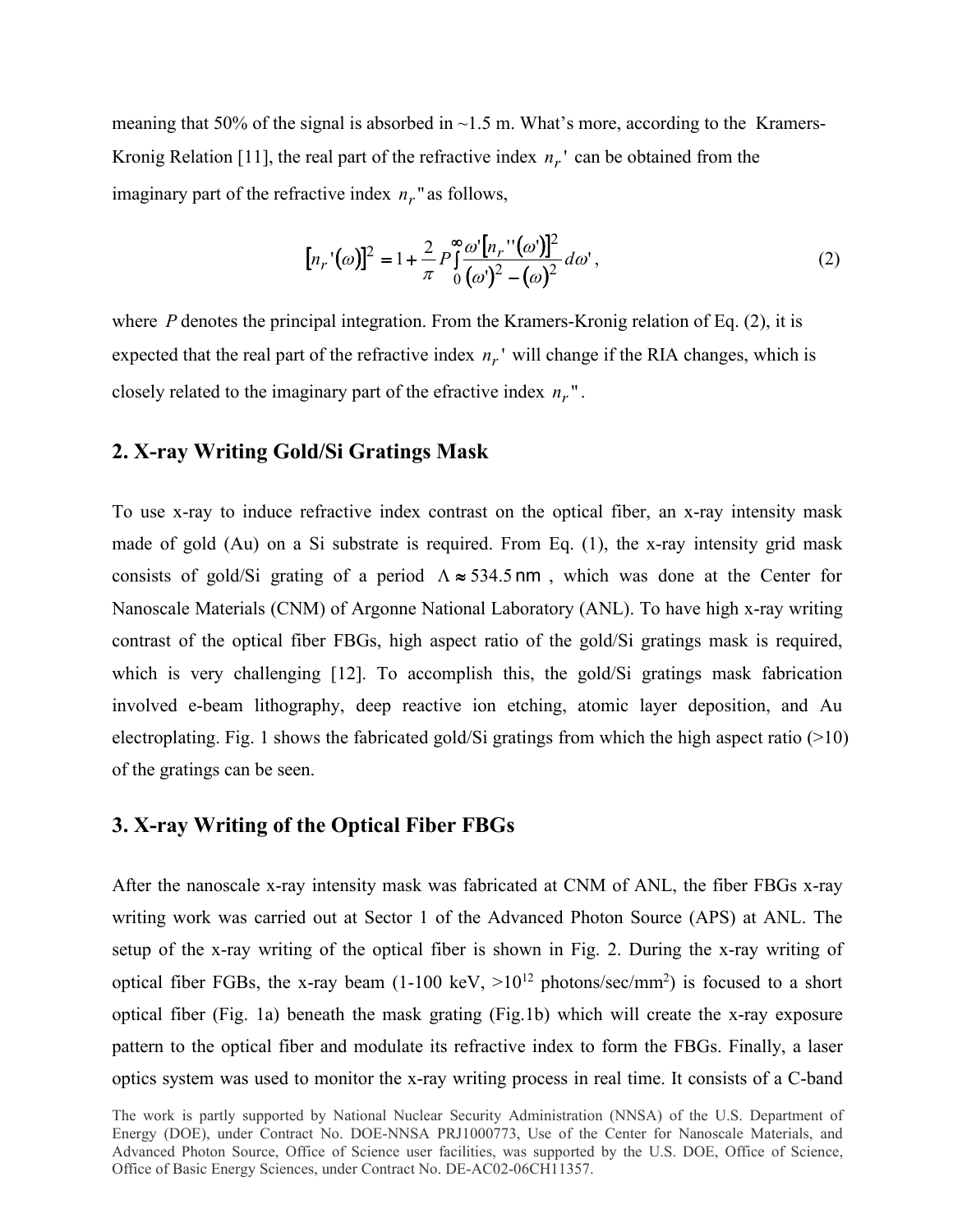(1530-1565 nm) laser on one end of the optical fiber and a C-band InGaAs photodetector on the other end of the optical fiber to detect the transmission intensity.



Figure 2 Setup of the x-ray writing of the FBGs at ANL's APS beam line.

## **4. Preliminary Result**

Fig. 3 shows the detected transmission signal when the optical fiber is exposed to the synchrotron x-ray source. It can be seen that a significant increase of RIA, i.e., drop of the transmission signal, occurs when the x-ray is on, due to x-ray generated photoelectrons, as well as the chemical bonds change of the optical fiber materials. After the x-ray is turned off, the transmission signal recovers gradually, but cannot recover to the original level before th x-ray is turned on. This is due to the permanent change of the chemical bonds that leads to permanent change of the refractive index the optical fiber. According to the Kramers-Kronig relation of Eq.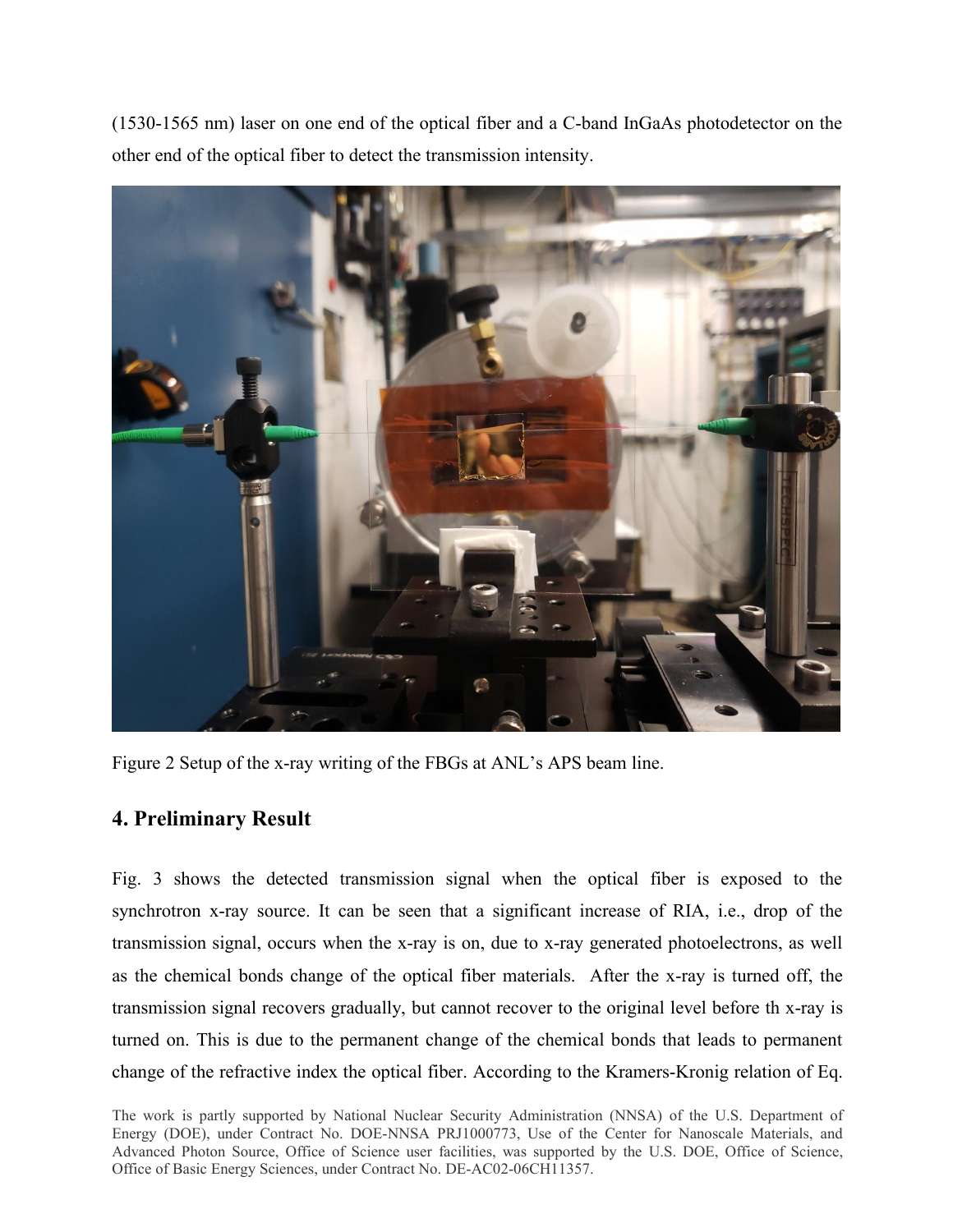(2), the real refractive index of the optical fiber also changes with the RIA, indicating that it is promising to write the FBGs using x-ray.



Figure 3 The measured optical fiber transmission and calculated relaxation/recovery times.

## **5. Conclusion**

We have investigated a novel method of writing the FBGs using the high-flux x-ray. To form the FBGs on the optical fiber, a nanoscale x-ray intensity mask made of gold/Si gratings is used to generate the x-ray exposure pattern on the optical fiber. Then the x-ray changes chemical bonds of the optical fiber and thus its RIA, which is closely related to the realpart of the refractive index according to the Kramers-Kronig relation. Experiment has been carried out at ANL's APS synchrotron x-ray source facility. The preliminary result shows that the x-ray does induce significant RIA change and thus the change of the real part of the refractive index, showing that the fabrication of FBGs with high-flux x-ray is promising.

### **6. References**

1. E. Clutter, B. Matos, Z. Wang, R. Divan, A. Macrander, and S. Liao, "X-ray Writing of Optical Fiber Gratings with a nm-Mask," *2018 AVS Prairie Chapter Symposium*, the University of Chicago, September 6th, 2018.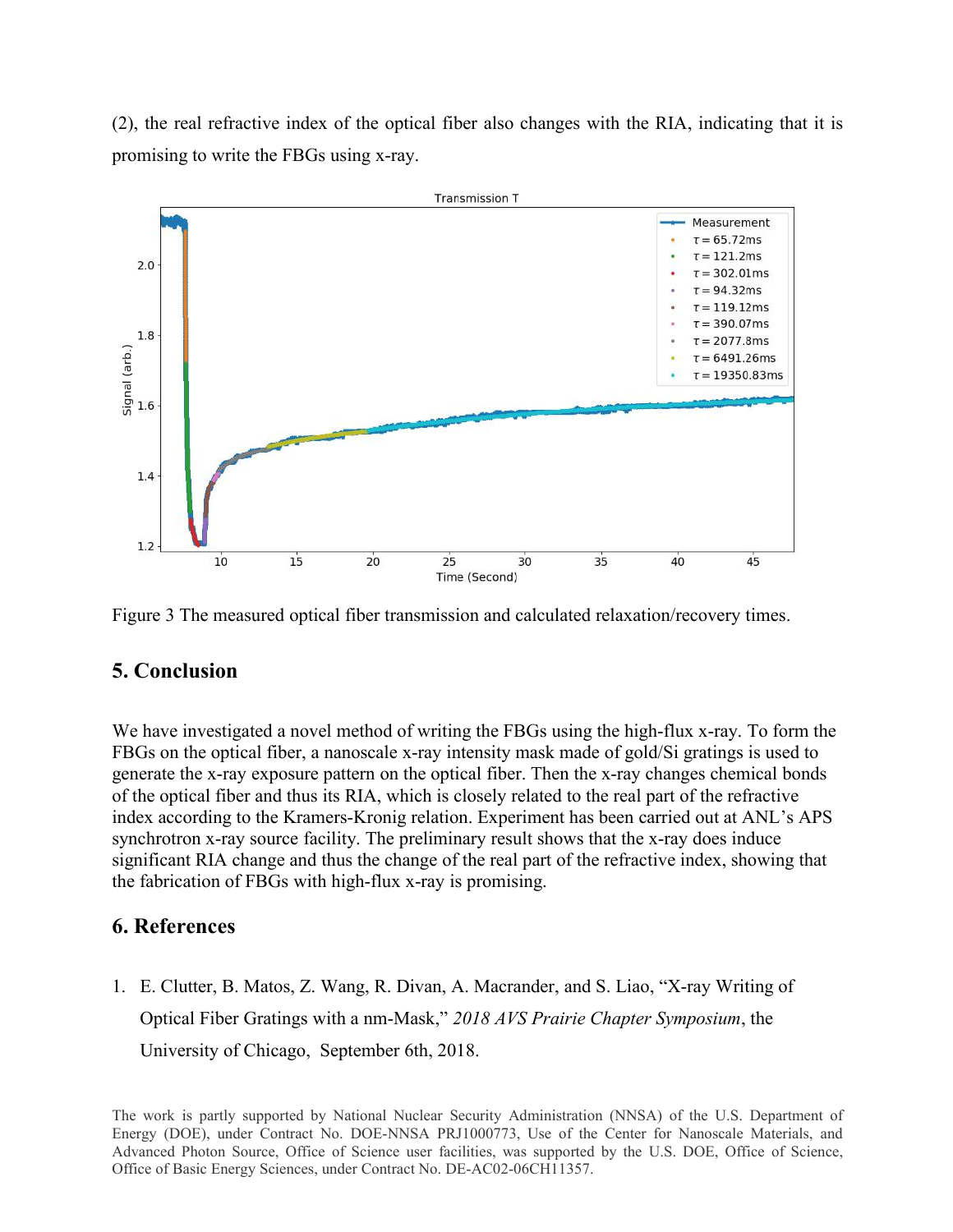- 2. S. Liao, T. Wong, Z. Wang, R. Wang, E. Clutter and H.T. Chien, "Miniature Fiber Laser Microphones with Graphene Diaphragms", accepted to be presented at the 2018 IEEE Research and Applications of Photonics In Defense Conference (RAPID), Miramar Beach, FL, USA (22 Aug - <sup>24</sup> Aug 2018).3. S. Liao and L. Ou, "High-Q Interstitial Square Coupled Microring Resonators Arrays," *IEEE*
- *Journal of Quantum Electronics*, 23 April 2020. DOI: 10.1109/JQE.2020.2989809
- 4. S. Liao, T. Wong, and L. Ou, "Optimal feedback-interferometric fiber laser microphones," *Optics Letters, Optical Society of America (OSA)*, vol. 45, no. 2, pp. 423–426, Jan. 2020, DOI: 10.1364/OL.384225.
- 5. Y. Peng and S. Liao, "ZIM Laser: Zero-Index-Materials Laser," *IEEE Journal on Multiscale and Multiphysics Computational Techniques*, vol. 4, pp. 133–142, 2019, DOI:

10.1109/JMMCT.2019.2905368.

6. S. Liao and T. Wong, "Optimal Design of Feedback-Interferometric Fiber Laser Sensors," *IEEE Sensors Journal*, vol. 19, no. 24, pp. 12016–12023, Dec. 2019, DOI:

10.1109/JSEN.2019.2936222.

- 7. Y. Zeng Z. Tang, S.Liao and Y. Peng, "On-chip Coupler Using Zero-index Metamaterials," *2019 Photonics & Electromagnetics Research Symposium - Fall (PIERS - Fall)*, Xiamen, China, 2019, pp. 1458-1460. DOI: 10.1109/PIERS-Fall48861.2019.9021503
- 8. S. Liao, "Optimal Feedback-Interferometric Fiber Laser Sensors," *2019 Photonics & Electromagnetics Research Symposium - Fall (PIERS - Fall)*, Xiamen, China, 2019, pp. 63- 65. DOI: 10.1109/PIERS-Fall48861.2019.9021883
- 9. Y. Peng and S. Liao, "On-chip ZIM-BiC Laser," in *2019 IEEE MTT-S International Conference on Numerical Electromagnetic and Multiphysics Modeling and Optimization (NEMO)*, 2019, pp. 1–4, DOI: 10.1109/NEMO.2019.8853827.
- 10. S. Girard et al., "Recent advances in radiation-hardened fiber-based technologies for space applications," *J. Opt.*, vol. 20, no. 9, p. 093001, Sep. 2018, doi: 10.1088/2040-8986/aad271.
- 11. J. Mistrik, S. Kasap, H. E. Ruda, C. Koughia, and J. Singh, "Optical Properties of Electronic Materials: Fundamentals and Characterization," in *Springer Handbook of Electronic and*

The work is partly supported by National Nuclear Security Administration (NNSA) of the U.S. Department of Energy (DOE), under Contract No. DOE-NNSA PRJ1000773, Use of the Center for Nanoscale Materials, and Advanced Photon Source, Office of Science user facilities, was supported by the U.S. DOE, Office of Science, Office of Basic Energy Sciences, under Contract No. DE-AC02-06CH11357.